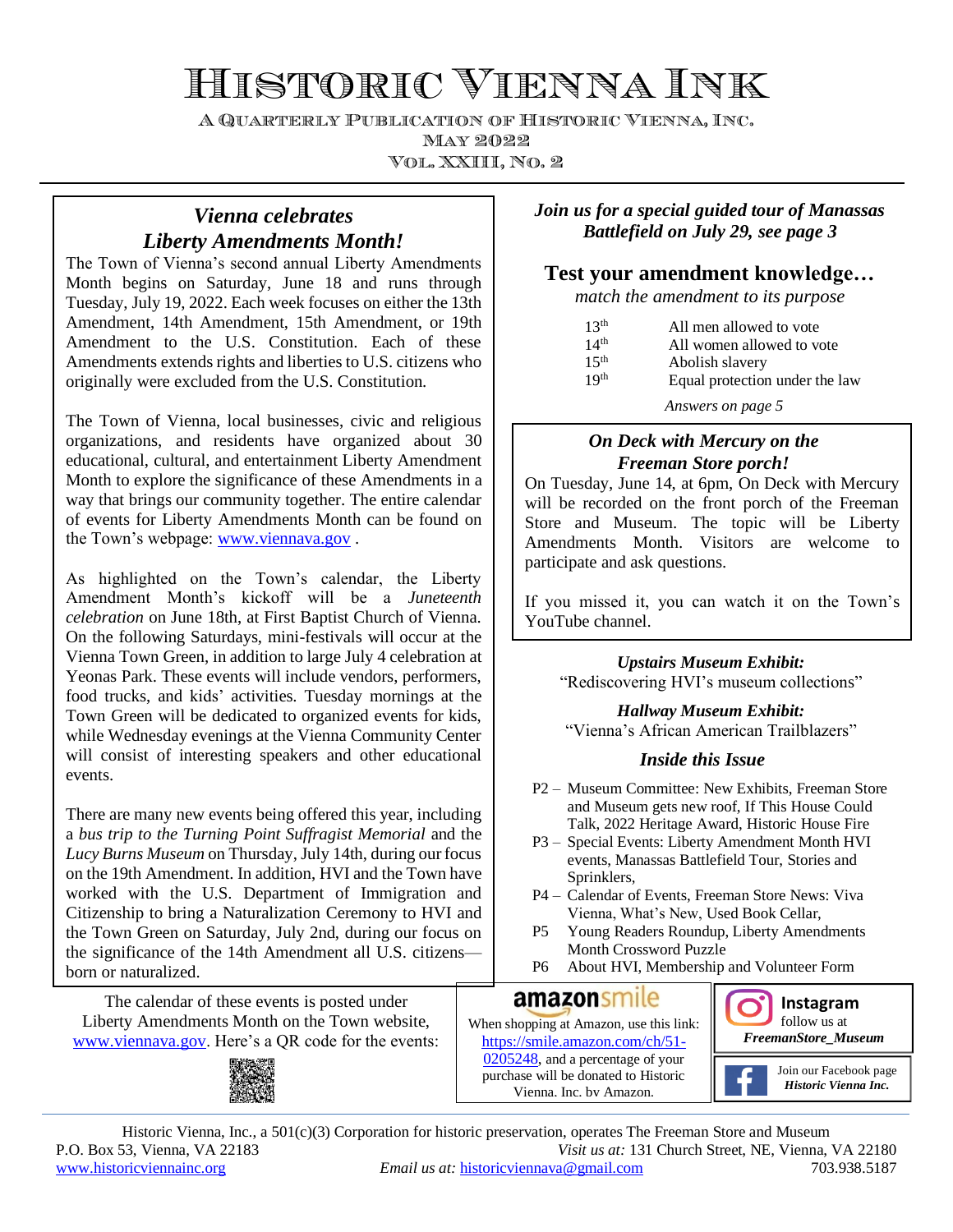# **From the Museum Committee**

# *Upstairs Exhibit:*

*Rediscovering HVI's Museum Collections*



Opening soon is our new exhibit of our own collections. HVI's beautiful  $19<sup>th</sup>$  century decorative arts, household and farming tools, ephemera, memorabilia, prints, clothing, and more have been curated to show off our favorites. We've been particularly taken with what has turned out to be a

fairly extensive group of old fashioned (and sometimes quite scary!) patent medicines. Don't worry, we'll ask Dr Borgatti at Rexall to make sure it's all safe to exhibit!

#### *Hallway Exhibit:*

.

*Vienna's African American Trailblazers* This popular exhibit on the contributions of Vienna's African American Trailblazers includes the Carters, Lillian Blackwell, the Minors, Ted Thomas, William West, and Louise Archer

#### *Freeman Store gets a new roof!*

The new roof for the Freeman Store is being installed as we go to print on this edition of HVInk. As you recall, pieces of the old roof could occasionally be found on the ground



around the building with a very beautiful fungus growing on it. The replacement roof uses the same materials as the old roof in order to maintain the building's historic integrity: cedar shakes. Thank you, Town of Vienna!

### *If This House Could Talk*



HVI expanded its *'If This House Could Talk'* program during this year's Walk on the Hill. We had 25 signs!

*Join us at next year's Walk on the Hill with the history of your own* 

*house*. Contact us with ideas for your own signs. And if you're in an older home, you can apply for the *Town's* 

*Register of Historic Sites*, too. It's a wonderful honor to be on this list.

> Not in the historic district? Then let's try it in your neighborhood!

### **Heritage Award**

The 2022 Heritage Award has been given to Virginia Room archivists and librarians Chris Barbuschak and Suzanne LaPierre for their new research on the desegregation of public libraries in Northern Virginia. Public libraries were not always open to all. Their paper discusses the impressive efforts of citizens such as Vienna resident William McKinley Carter to ensure that everyone could access the local library. You can access their paper at:

[https://research.fairfaxcounty.gov/ld.php?content\\_id=6313](about:blank) [4201&fbclid=IwAR1SYsl6L83aOMU176USWrJmi98RvO](about:blank) [zOX-mQJoBHQOg9ESPRc5-TO3WKOtk](about:blank)

#### *Historic House Fire Saturday April 16!*



*Historic house and photography studio at 135 Park Street, NE.*

*(Photo from Fairfax County Fire and Rescue)*

On Easter Saturday, Vienna woke up to find out that one of its treasured Victorian homes had suffered a bad fire. Luckily the resident, well known photographer and community leader TR Cook, was not seriously hurt.

Fairfax County Fire and Rescue determined that the cause was "spontaneous combustion of home improvement materials such as sawdust, floor stain cans, and rags." Let this be *a warning to us all to be careful* when we or our contractors are renovating our homes.

TR bought the house in the early 1970s. He did extensive remodeling in 1972-4 when he had the house up the hill at 231 Church Street NE, known as the Tayloe home, moved next to his and connected. Both homes were badly damaged in the fire.

The home is eligible for inclusion on the Town's Register of Historic Structures Sites or Places. According to research by Rose and Dan Mulville, who live in the house

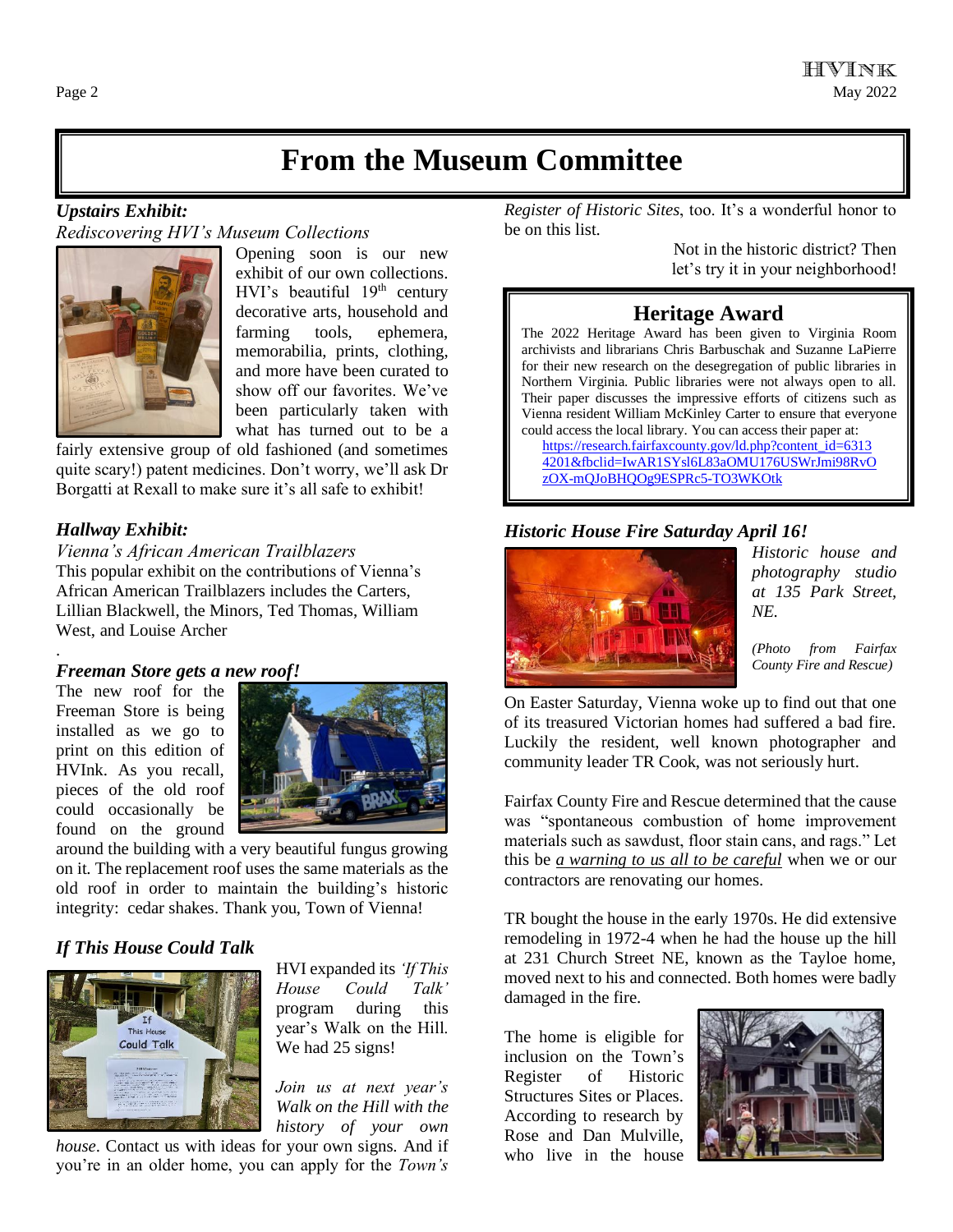across the street in a mirror image of 135 Park, their home was built in the 1890s. The houses were probably built at the same time.

TR's house first belonged to Jane Ferguson Leith (1858- 1941) and Dr Richard Dulaney Leith (1853-1913), who settled in Vienna in 1885. See This Was Vienna Virginia pages 206-211, where he's referred to as "the typical old fashioned country doctor of the 'horse and buggy' days." He was also very active in the early incorporation of Vienna, serving on the town council for about 10 years. Their daughter Kathleen married Henry Howard Shackleford and continued to live in the house for several decades. The Shackleford's daughter Mildred was a good friend of Mayo Stuntz and his siblings.

The home that was added in the 1970s had belonged to another doctor, Lomax Plater Tayloe (1878-1932), who moved to Vienna in 1914. After serving in WW1 he returned to Vienna and conducted his medical practice until his death. His second wife Myrtle Townes Tayloe, was a noted rosarian in northern Virginia. TR had several of her rosebushes moved when he moved the home.

We hear through the grapevine that TR's grandson Nash Cook, who has owned the house since December, plans to rebuild and we wish him well.

# **Special Events**

#### *Liberty Amendments Month – Historic Vienna Events*

Several Historic Vienna, Inc. board members are involved with the overall planning of Liberty Amendments Month this year. Some of the activities sponsored by Historic Vienna, Inc. include:

- **Museum exhibits on the Amendments**: one on each Amendment simultaneously presented in the Freeman Store book case (one at a time) and in the Community Center (cumulatively).
- **Flash card quiz**: questions with answers on the back for each Amendment that are placed on the grounds of the Freeman Store and in the Community Center.
- **Liberty Amendments learning tour throughout Vienna**: learn about events and people that impacted the passage of the Amendments or whose lives were impacted by the Amendments.

Historic Vienna is excited and proud to be part of celebrating Liberty Amendments Month. We look forward to seeing you at various events. If you would like to volunteer to support these events email us at [historicviennava@gmail.com.](about:blank)

### *Manassas Battlefield Tour – June 29*

Historic Vienna, Inc. and Vienna Parks and Recreation have teamed up to offer guided tours of historic sites. Join us for our first tour on June 29 from 8:30AM-2:30PM as we travel to Manassas Battlefield. A National Park Service ranger will provide us a thorough overview of the First Manassas campaign and battle with emphasis on the action that occurred on Henry Hill during that day. We will be walking several hundred yards on the battlefield grounds.

After our tour we will enjoy lunch at ONO Brewery, a veteran and family-owned brewery with family ties to Hawaii. Register through Vienna Parks and Recreation – 703 255-6360; lunch is not included in the trip fee of \$30 for residents or \$37.50 for non-residents. Maximum capacity is 23, so be sure to sign up soon, and no later than June 22. Registration information is on page 20 of this:

https://www.viennava.gov/home/showpubli sheddocument/2693/637860507568970000

#### *Stories and Sprinklers!*

Once again, Historic Vienna is pleased to bring the joy of books to our youngest readers. Enjoy weekday story times brought directly to you by local children's bibliophiles and librarians as they read beloved books and share early literacy fun.

This summer is the time to reconnect with other families in the neighborhood and meet new friends at live storytelling on Wednesdays, June 29 – July 27, 1:00-1:30 pm near the patio area of Historic Vienna's Freeman Store. Directly afterward, cool off and have a good time running through sprinklers on the Town Green lawn.

Many more readings and activities will continue throughout the summer. We look forward to seeing you, your children and their friends for these special events. Mark your calendars now and spread the word.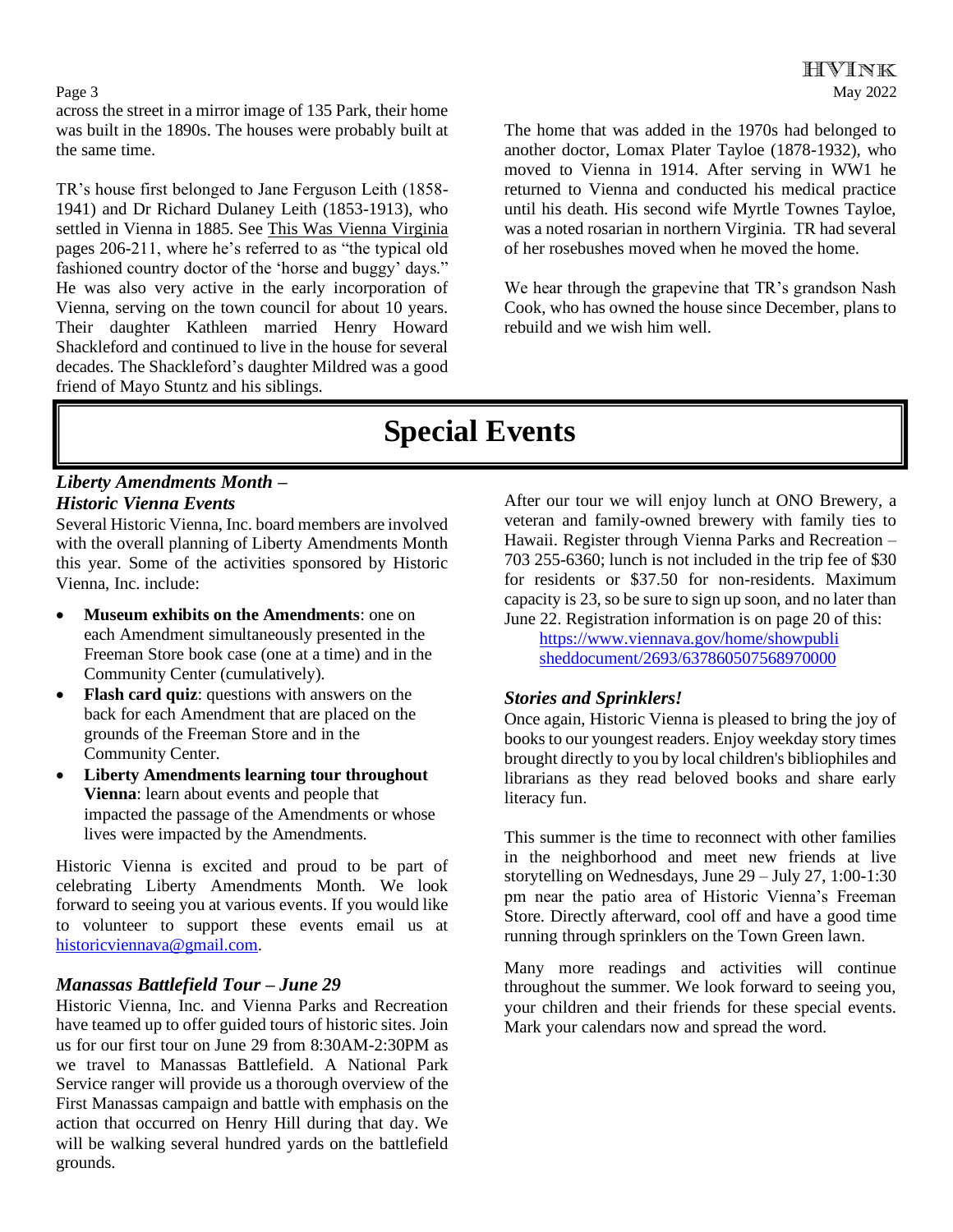# **HVI Calendar of Events**

**Viva! Vienna!, Freeman Store & Museum, Used Book Cellar, and Little Library Open Saturday, Sunday & Monday 11-5PM Sundays, June 5, July 3, August 7, September 4 Little Library open 1-4PM Fridays, June 17, July 15, August 19, September 16 Chillin' on Church, 6:30-9:30PM Saturday, June 18 to Tuesday, July 19 Liberty Amendments Month; see HVI and the Town websites for details Fridays, June 3-August 12, 6:30PM Concerts on the Green Wednesday, June 29, 8:30AM-2:30PM Manassas Battlefield Tour and lunch at ONO Brewery Wednesdays, June 29-Ju1y 27, 1:00PM Stories and Sprinklers Tuesdays, June 21-August 9, 10:00AM Kids on the Green**

> **Please visit our website at [www.historicviennainc.org](about:blank) for up to date information on the organization, Freeman Store hours, special events and museum exhibits.**

# **Freeman Store News**

#### *What's new?*



Look for new products inside the Store! New Vienna cards made in the USA…

New wooden ornament engraved with Vienna Virginia which is locally made…

And more fun stickers!

#### *Viva Vienna!*

Viva Vienna is happening this May! Did you know our gift shop has dozens of *Vienna specific and Virginia themed gifts*?! Many are made right here in Virginia. Whether you're shopping for a gift for a teacher, a graduating student, or welcoming a neighbor to our Town, we have gifts in all price ranges.

During Viva Vienna, we will be open extended hours – Saturday, Sunday & Monday 11-5.

Look for new items in our shop in the upcoming months and remember to stay up to date with all Freeman Store & Museum and Historic Vienna events and information via social media. Follow us *@FreemanStore\_Museum* on Instagram and join the *Historic Vienna Inc.* group on Facebook.

 *Remember: HVI Members receive a 10% discount on items purchased at the Freeman Store.*

# **Used Book Cellar**

Thanks to generous used book donations, the Freeman Store's Cellar has become a favorite Vienna shopping spot for its large and varied selection and very reasonably-priced books. For 6 years many shoppers have made frequent visits hoping to find their favorite author and topic. Many arrive with a must find list, while others continue to search for the top 100 must read classic, non-fiction, fiction lists, etc.

Beginning this May, one will find paperback beach reads, priced at  $25¢$  each or 5 books for \$1.00. Why worry about covering your beautiful new book with suntan lotion or drop in the water? Large numbers of gardening books will also be priced to sell.

**Saturday, Sunday, & Monday May 28, 29 & 30**

**Thursdays, June 9, July 14, August 11**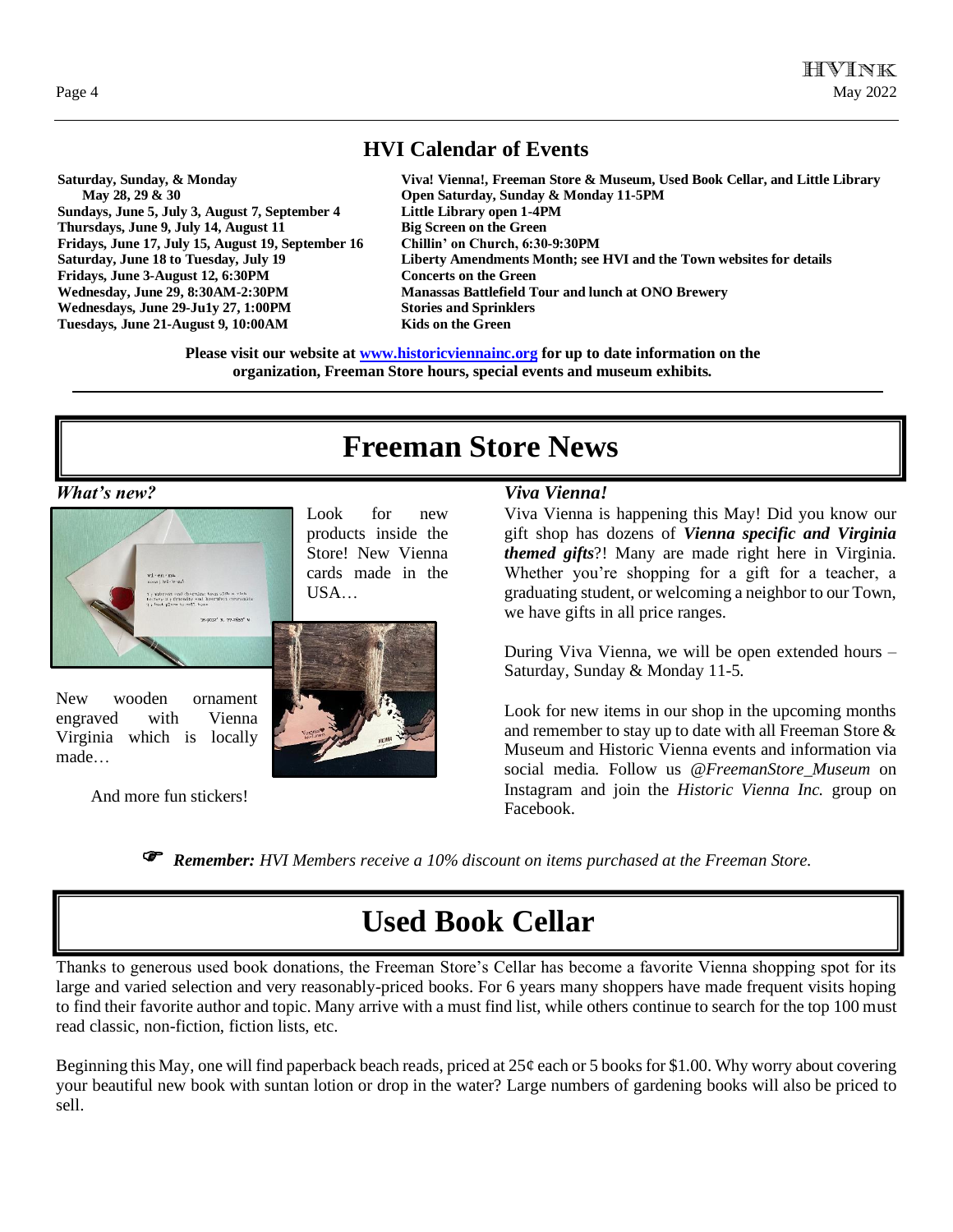#### HVINK Page 5 May 2022

If you wish to join a team of volunteers to sort and shelve books, research and price books for Amazon sales, offer to work during Viva Vienna, please contact the Freeman Store. You won't regret enjoying the opportunity to sort books and find a special bargain to take home.

When you donate used books, continue to box or bag your contributions and place them on the porch benches or bring inside, if the store is open. No magazines, textbooks, romance novels or small paperbacks are accepted. Your donations are tremendously appreciated and support HVI programs and activities in numerous ways.

# Young Reader Roundup

The Used Book Cellar continues to receive quality children's books in quantity. Everything from board books for the little ones to picture books for the young crowd.

Keep them thinking this summer with fun activity books that cover math, science and history!



Shoppers are delighted to find this gem of a used book store right in the heart of Vienna, so *please share our location with others*.

*Historic Vienna is asking for book donations all year round.*

# **Liberty Amendments Crossword**

*Answers will be on our website by May 25* 

#### **ACROSS**



Answers to *Test your amendments knowledge*: 13<sup>th</sup> Abolish slavery, 14<sup>th</sup> Equal protection, 15<sup>th</sup> All men allowed to vote, 19<sup>th</sup> All women allowed to vote